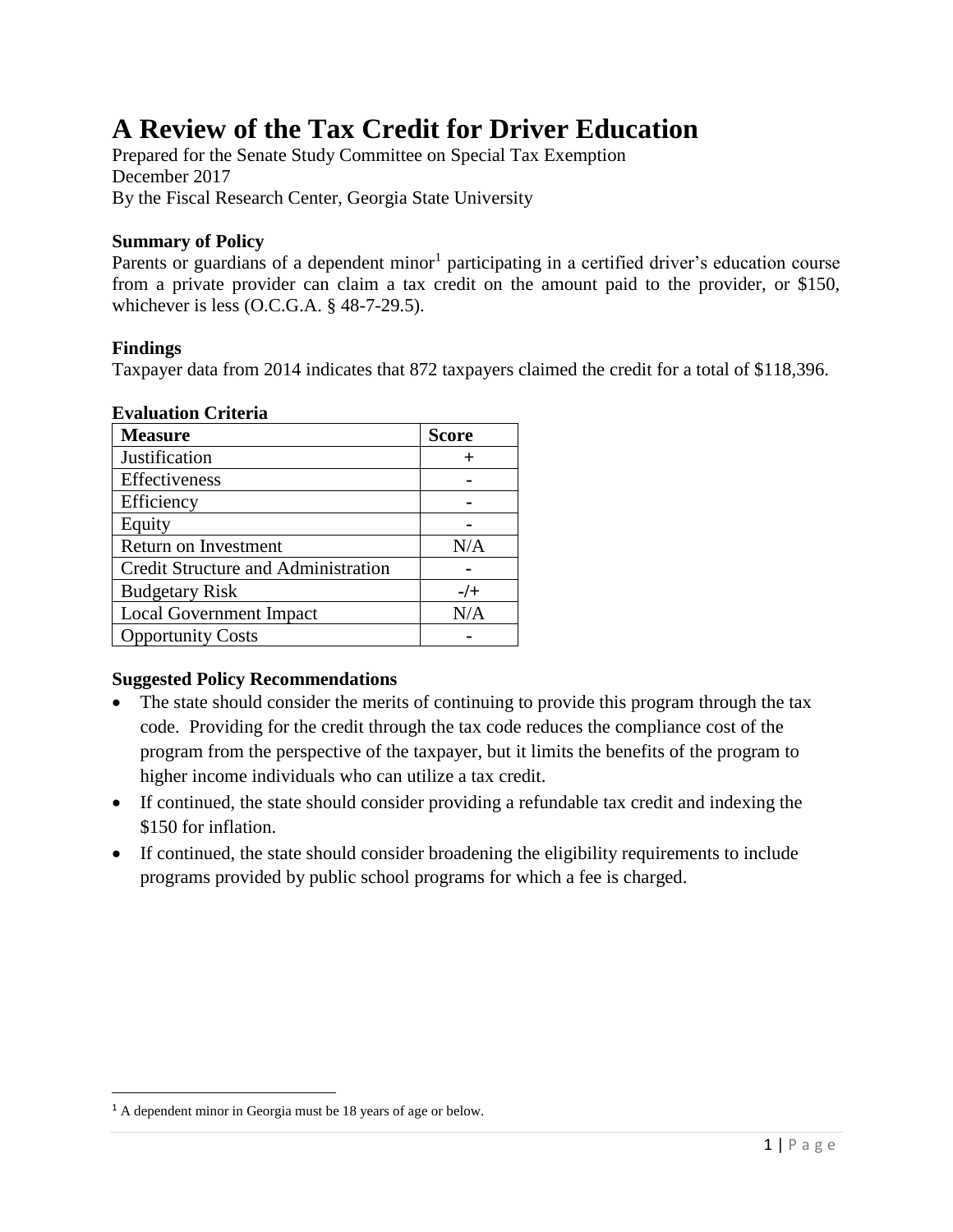#### **Introduction**

The purpose of this report is to review the Georgia Driver Education tax credit as part of the work of the 2017 Senate Study Committee on Special Tax Exemption, chaired by Senator John Albers. The committee met several times during the summer and fall of 2017 to discuss the process of evaluating tax incentives. This is one of five reviews produced by the Fiscal Research Center in support of this committee.

The purpose of the tax incentive is to encourage greater participation in driver education programs by reducing the cost of the program. It is assumed that participation results in fewer vehicle accidents and fatalities. Because participation in these programs can improve safety outcomes for all drivers, there may be an underinvestment in these projects in the absence of government intervention. Therefore, providing the credit serves to address this underinvestment.

There are many measures by which a tax incentive may be evaluated, but perhaps the most common is the return on investment. That is, an incentive is deemed successful if it provides a positive net return on investment or, stated differently, if the tax dollars generated from the activity exceed the cost of the tax incentive. While this is an important consideration, it may not be the only measure by which incentives should be judged. For instance, incentives that seek to alter behavior may not result in the generation of additional tax revenues but may still be considered worthwhile. Because administration and concerns of state budgeting are also important factors, the program is measured against several criteria. The criteria used in this evaluation were originally developed by Murray and Bruce (2017) and adapted for use by the committee.

The report continues as follows: Section 1 describes the tax credit and discusses the use of other incentives that are typically used in combination with the state tax credit. Section 2 presents information the relevant usage statistics of the Georgia credit. Section 3 concludes with the set of criteria by which the credit is measured, followed by recommendations for improvement and continuation of the program.

## **Section 1. Georgia's Driver Education Tax Credit**

## *Joshua's Law*

 $\overline{\phantom{a}}$ 

Senate Bill 226, also known as "Joshua's Law", passed in 2005 to improve driver outcomes for teenagers (Drivesmartgeorgia, 2016). The bill is named for Joshua Robert Brown, a 17-year old from Cartersville, who was killed after the vehicle he was driving hydroplaned into a tree. This law requires all 16-year-olds applying for a Class  $D^2$  driver's license to complete a driver

<sup>2</sup> Class D licenses are provisional/intermediate licenses that are given to teenagers between the ages of 16 and 17. The Class C license (full driver's license) is only available for those who are above the age of 18. Teenagers who are 15 years old can get an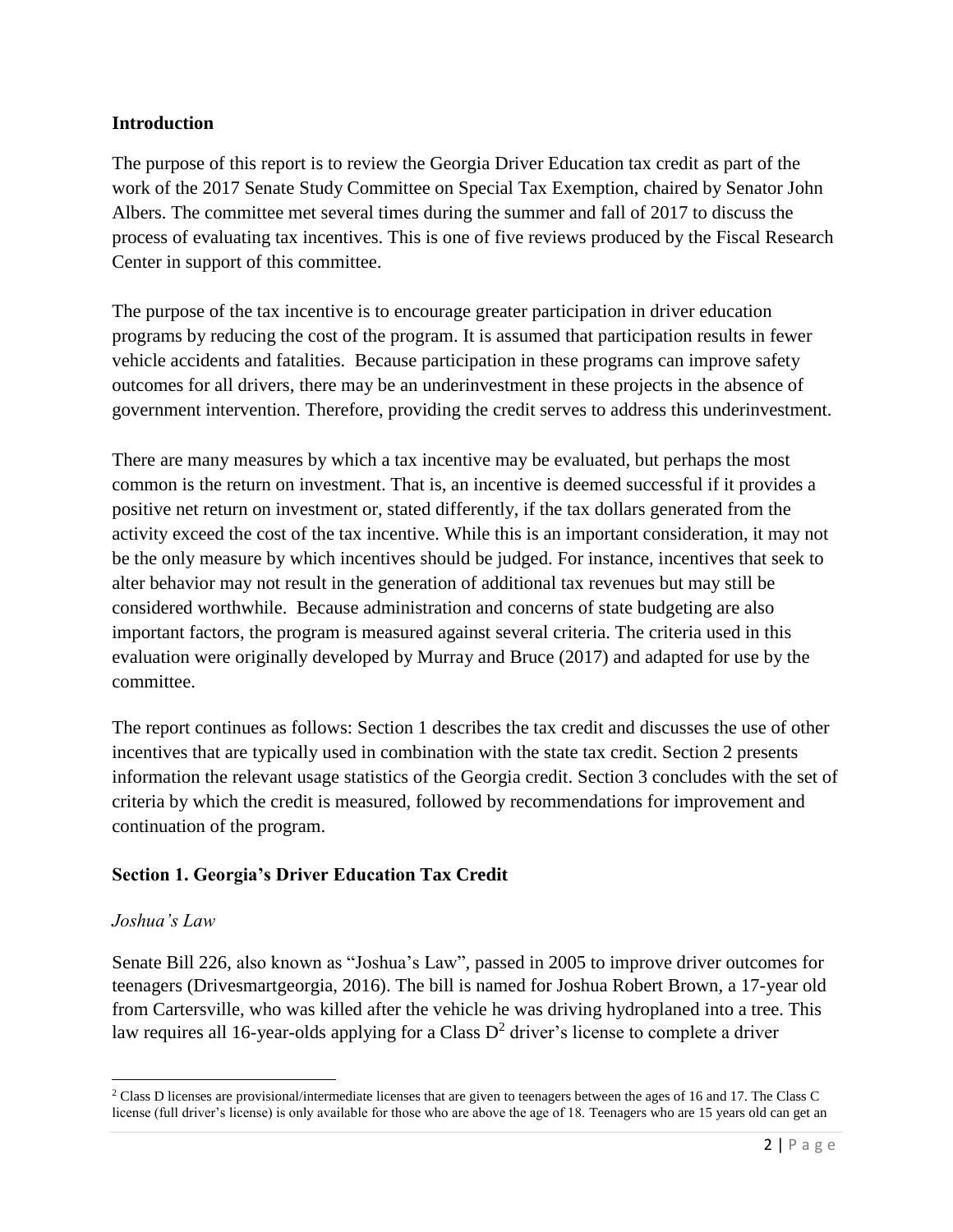education course that is approved by the Georgia Department of Driver Services (GDDS), and complete a total of 40 hours of supervised driving, 6 hours of which must be at night<sup>3</sup> (Georgia Department of Driver Services, n.d.). Specifically, the driver education course that qualifies under Joshua's law should consist of,

- a. 30 hours of instruction which can be done online or via a public school or private instructor.
- b. 6 hours of behind the wheel driving at a public school or private provider, or 40 hours of a parent taught comprehensive driving course approved by GDDS. (Georgia Department of Driver Services, 2017).

# *Tax credit for Driver Education*

Parents or guardians of a dependent minor<sup>4</sup> participating in a certified driver's education course from a private provider can claim a tax credit on the amount paid to the provider, or \$150, whichever is less. This credit has been available since 2001 and is administered by the Department of Revenue.

The cost of driver education programs varies widely. If the teenager uses the virtual instruction program and the accompanying parent taught driving course, then the final cost is \$30-\$80<sup>4</sup>. If the teenager purchases both the in-class instruction and behind the wheel training from a private provider, the typical cost can range from \$350-\$500<sup>5</sup>. However, the latter option enables participants to receive a 10 percent reduction in insurance premiums (O.C.G.A. § 33-9-42). In addition, some public school systems offer driver education courses to their students free of charge but many other systems offer the class for a fee.

There are 157 certified private companies in Georgia offering driver education classes. Fifty-two percent of the private companies are located in Gwinnett, Fulton, DeKalb, Cobb, Cherokee, and Henry counties and the remainder are distributed across 39 counties. One hundred and fourteen counties in Georgia do not have a private provider for driver education training<sup>6</sup>. These nonserved areas consist of an estimated 28 percent of Georgia's young  $(15-19$ -year-olds)<sup>7</sup>. Figure 1 displays the distribution of private driver education providers across Georgia. Areas that have

<sup>5</sup> Retrieved from a sample of several private provider websites. The reference links are a) [https://www.1statlantaduischool.com/drivers-education/;](https://www.1statlantaduischool.com/drivers-education/) b[\) https://www.1ststopgtda.com/enroll;](https://www.1ststopgtda.com/enroll) c) [https://www.a1drivingschools.com/driving-lessons:](https://www.a1drivingschools.com/driving-lessons) d) [http://www.brockdriverschool.com/DriversEd.html;](http://www.brockdriverschool.com/DriversEd.html) e) [https://drivesmartgeorgia.com/courses/drivers-ed/;](https://drivesmartgeorgia.com/courses/drivers-ed/) f) [http://www.georgiadrivingschool.com/driving-classes/joshua-law/;](http://www.georgiadrivingschool.com/driving-classes/joshua-law/) g) [http://www.rockdalenewtondriving.com/drivertraining;](http://www.rockdalenewtondriving.com/drivertraining) h) [http://www.smartdriversed.com/;](http://www.smartdriversed.com/) i[\) http://www.tri](http://www.tri-countydriving.com/driver-s-education.html)[countydriving.com/driver-s-education.html](http://www.tri-countydriving.com/driver-s-education.html)

 $\overline{\phantom{a}}$ instructional permit. This is part of Georgia's graduated licensing program under the 1997 enacted Teenage and Adult Driver Responsibility Act (TADRA).

<sup>3</sup> If the teenager is 17 years old, she/he is exempted from completing a driver's education course, but is not exempted from completing the requirements pertaining to supervised driving.

<sup>4</sup> A dependent minor in Georgia must be 18 years of age or below.

 $6$  Gathered from analyzing information provided by the Georgia Department of Driver Services (n.d.).

<sup>7</sup> U.S. Census Bureau, 2011-2015, American Community Survey 5-Year Estimates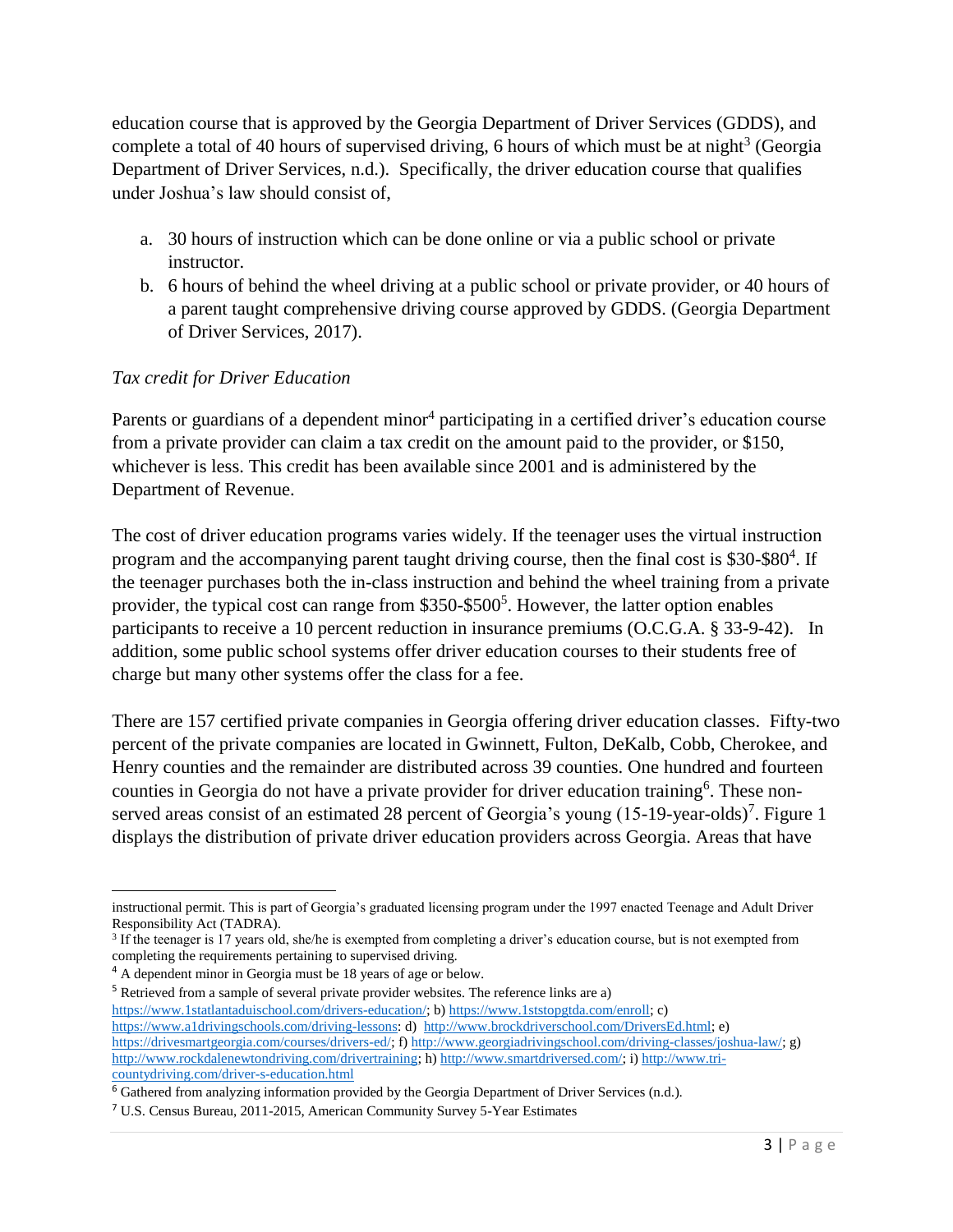relatively more private providers typically have a relatively higher number of teenagers aged between 15 and 19 years of age<sup>8</sup>.



**Figure 1. Map of private driver education providers in Georgia, 2017**

Source: Based on data available the Georgia Department of Driver Services

## *Alternative support for driver education*

l

In 2017, the Georgia Driver's Education Commission implemented the Georgia Driver's Education Grant Scholarship Program. This program is primarily targeted toward dependent teens of public safety professionals or members of the U.S. military killed in the line of duty (tier 1), and secondarily targeted toward teens whose family can demonstrate a need based on family income (tier  $2)^9$ . Third priority is given to all applicants who do not meet the criteria set forth for

<sup>&</sup>lt;sup>8</sup> Correlation co-efficient between no. of private providers and 15-19-year-old population is 0.96.

<sup>&</sup>lt;sup>9</sup> 125 percent of the eligibility guidelines used to determine eligibility for free and reduced priced meals in the State of Georgia. For example, for a family of four the maximum family income level under which the teenager may qualify to be a tier 2 applicant is \$56,193.75.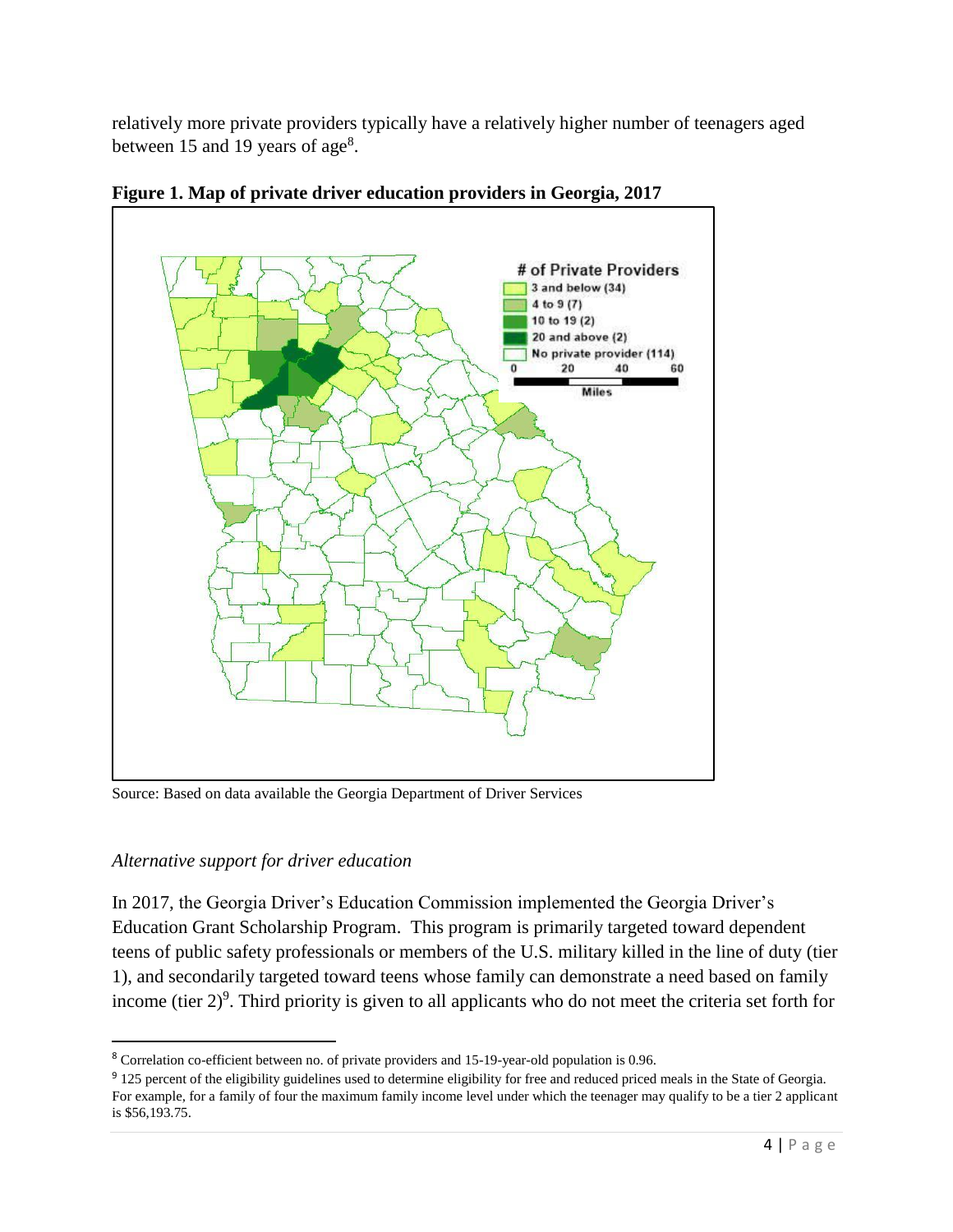tier 1 and tier 2 applications (tier 3). Scholarship allocations for these tier 3 applicants are evenly distributed among Georgia's congressional districts. If more grant scholarship applications are received than the grant scholarships that are available in each priority level, then the scholarships are awarded by use of a computer generated random selection method from the priority level applications. The number of scholarships that are awarded on a monthly basis are limited, but students can reapply for the scholarship up to 6 times if denied in the first month of application. These scholarships cover the entire cost of driver education training by all certified public and private providers. The cost of reimbursement is limited to \$500 per scholarship.

# **Section 2. Usage of the Tax Credit**

Based on data for the  $2014$  tax year<sup>10</sup> from the Georgia Department of Revenue, 872 filers claimed the driver education tax credit for a total sum of \$118,396. The average credit claim was \$134. Usage statistics of the credit by Adjusted Gross Income (AGI) is shown in Table 1. To put things in perspective, 32,331 and 35,611 16-year-olds became licensed drivers in 2014 and 2015, respectively<sup>11</sup>.

| Income Group                | Percentage of Total Credit<br>Percentage of Credit |         |
|-----------------------------|----------------------------------------------------|---------|
|                             | Claims                                             | Claimed |
| AGI < \$25,000              | 7.45%                                              | 7.27%   |
| \$25,000 < AGI < \$50,000   | 7.57%                                              | 6.85%   |
| \$50,000 < AGI < \$75,000   | 9.29%                                              | 8.72%   |
| \$75,000 < AGI < \$100,000  | 14.68%                                             | 13.45%  |
| \$100,000 < AGI < \$250,000 | 49.31%                                             | 51.05%  |
| \$250,000 < AGI             | 11.7%                                              | 12.66%  |

**Table 1. Credit utilization of the Driver Education tax credit for tax year 2014 by AGI**

Source: Georgia Department of Revenue, computed by Fiscal Research Center

Alternatively, 5,011 students utilized the scholarship program totaling to \$1.96 million for FY2017. The weighted<sup>12</sup> average rate claimed by each student was \$391. The distribution of the scholarships by tier type are shown in Table 2.

| Table 2. Distribution of Awards for the Driver Education Scholarship program, FY2017 |  |  |  |
|--------------------------------------------------------------------------------------|--|--|--|
|                                                                                      |  |  |  |

| <b>Type of Priority Level</b>                   | % of Approved Applicants |
|-------------------------------------------------|--------------------------|
| Tier $1$ – Dependent of deceased service member | $0.05\%$                 |
| Tier $2$ – Need based                           | 51.61%                   |
| Tier $3$ – Neither tier 1 or tier 2             | 48.31%                   |
| $\sim$ $\sim$ $\sim$                            | .                        |

Source: Based on data provided by the Georgia Driver's Education Commission

 $\overline{\phantom{a}}$  $10$  Only tax year 2014 data was available for this analysis.

<sup>11</sup> Data gathered from Federal Highway Administration (2016)

<sup>&</sup>lt;sup>12</sup> Weighted by percentage of the count of specific rate, among the count of all claimed rates.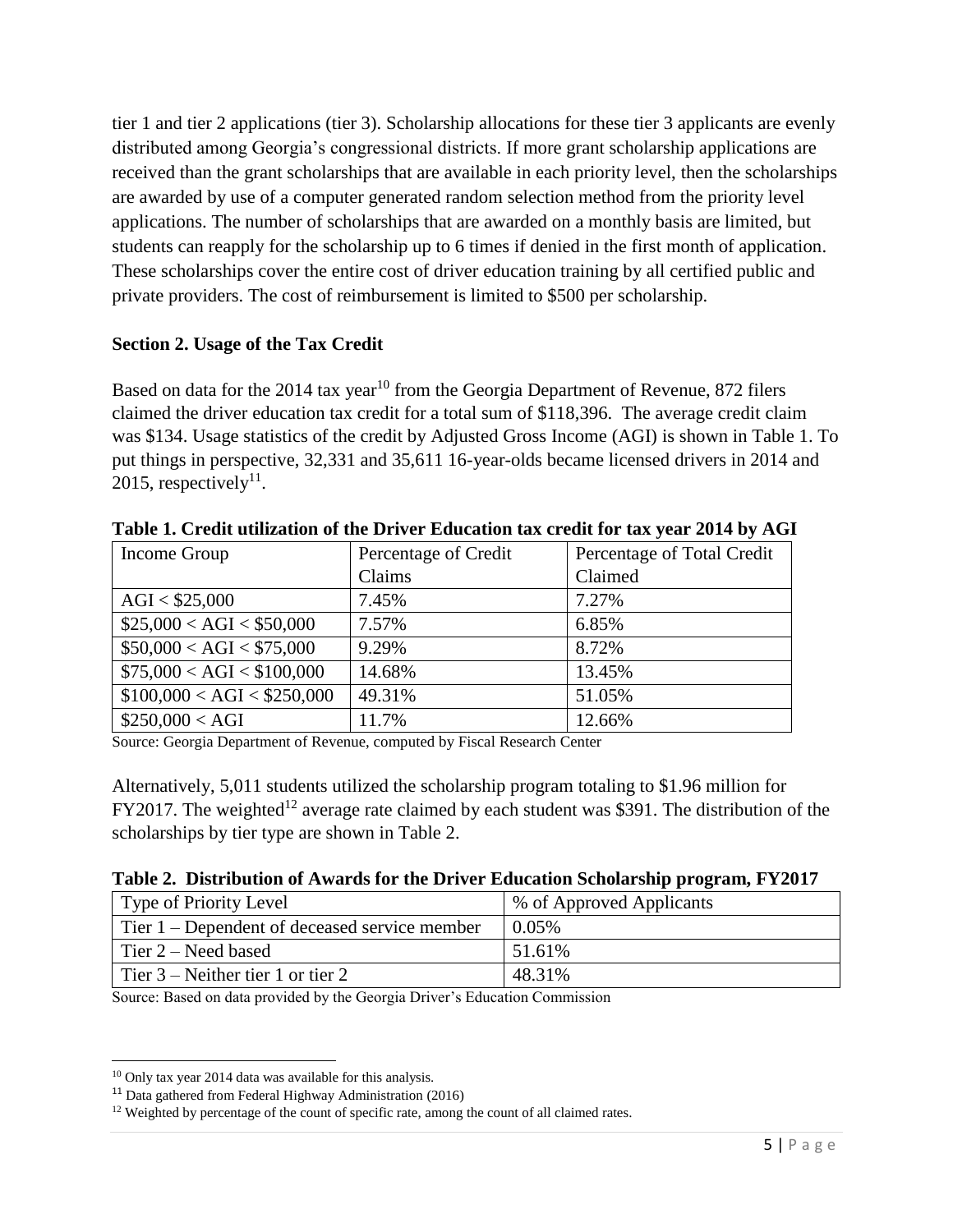Of the 5,011 students, 47 percent purchased driver education from private providers (weighted average rate paid was \$435) and 53 percent purchased driver education from public providers (weighted average rate paid was \$351).

# **Section 3. Evaluation**

## *Justification*

The credit could be justified on social grounds to the extent that participation in driver education programs improves the performance of young adult drivers which is a benefit to all. It is less clear why this subsidy needs to be provided through the tax code. Providing the credit through the tax code skews the usage to higher income taxpayers with tax liabilities sufficient to use the credit, while the benefits of the credit are likely to be spread evenly across all taxpayers.

## *Effectiveness*

It is not clear that any incentive is required over and above the 10 percent discount on insurance premiums. Based on our research, there are likely thousands of students taking driver education and many of those are incurring a cost but not claiming the tax credit. It is likely that these students (or their parents) perceive a benefit from the education regardless of the presence of the subsidy.

## *Efficiency*

Because a taxpayer is only eligible if they utilize the program from a private provider, this may cause individuals to choose the program of a private provider simply to qualify for the credit. In addition, it may create a situation where the provider increases the cost of the program by the amount of the subsidy so that the beneficiary of the credit is ultimately the program provider and not the taxpayer.

#### *Equity*

A significant portion of the tax credit is utilized by high income tax filers because these filers can utilize a tax credit on their return. On the other hand, drivers of all income levels are likely to benefit equally from a driver education course. In addition, a significant number of Georgia counties do not have a private education provider and therefore, students from those counties are at a disadvantage in qualifying for the credit.

#### *Return on Investment*

Because this is a social credit and not an economic development incentive, the return on investment criteria is not an appropriate standard and any attempt to quantify the benefits are likely to underestimate them.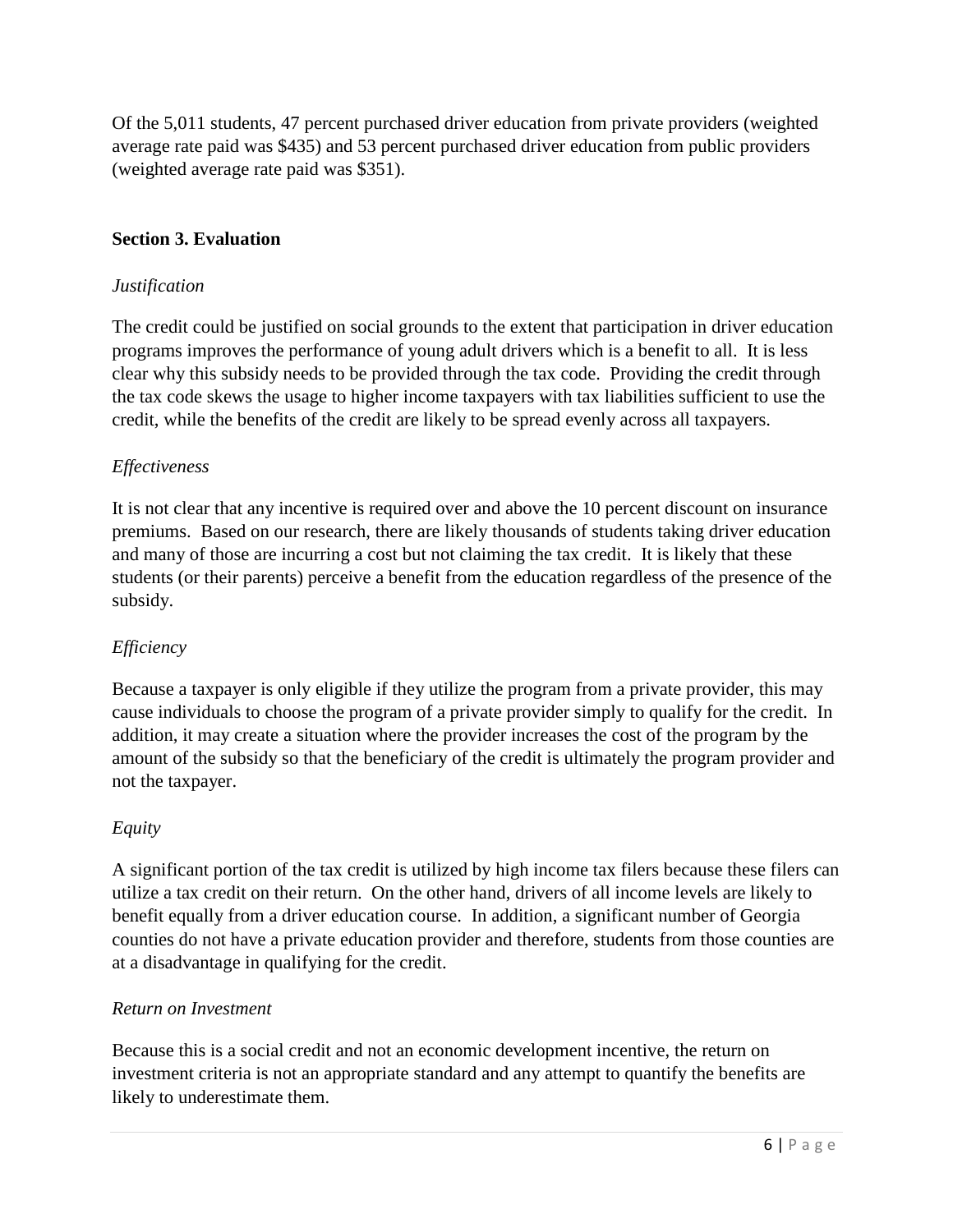# *Credit Structure and Administration*

As currently structured the credit seems straightforward to administer. When reviewing the information provided to DOR by taxpayers claiming the credit in 2014, though, we found that some taxpayers listed a public school as the program provider. Current information on the Department of Driver Services website clearly states that public school programs are not eligible for the program. It may be that this problem has been resolved with improved understanding of the eligibility requirements for more recent tax years.

It is not obvious why the credit rate is \$150 and not a value higher or lower. In addition, because the credit value is not indexed for inflation, the current subsidy rate will be reduced as the cost of these programs increase.

Lastly, it is not obvious why the credit is only available to students utilizing the services of a private provider, as several public school systems also provide this service for a fee.

# *Budgetary Risk*

The credit can only be used once per individual but there is no annual cap on the total amount that can be claimed annually. Given the low usage of the credit, there is currently little budgetary risk. In addition, the lack of carryforwards reduces the administrative costs and reduces the budgetary risk. But the lack of an annual cap on total awards represents a risk if utilization of the credit increases.

## *Local Government Impact*

There is no direct local government impact.

## *Opportunity Costs*

 $\overline{\phantom{a}}$ 

The most obvious opportunity cost of the program is the use of the funds by the grant program. If the tax credit funds were used instead in the grant program, an additional 302 students would be awarded funds.<sup>13</sup>

## **Suggested Policy Recommendations**

• The state should consider the merits of continuing to provide this program through the tax code. Providing for the credit through the tax code reduces the compliance cost of the program from the perspective of the taxpayer, but limits the benefits of the program to higher income individuals who can utilize a tax credit.

<sup>&</sup>lt;sup>13</sup> Assumes that each student qualified for the average cost of \$390.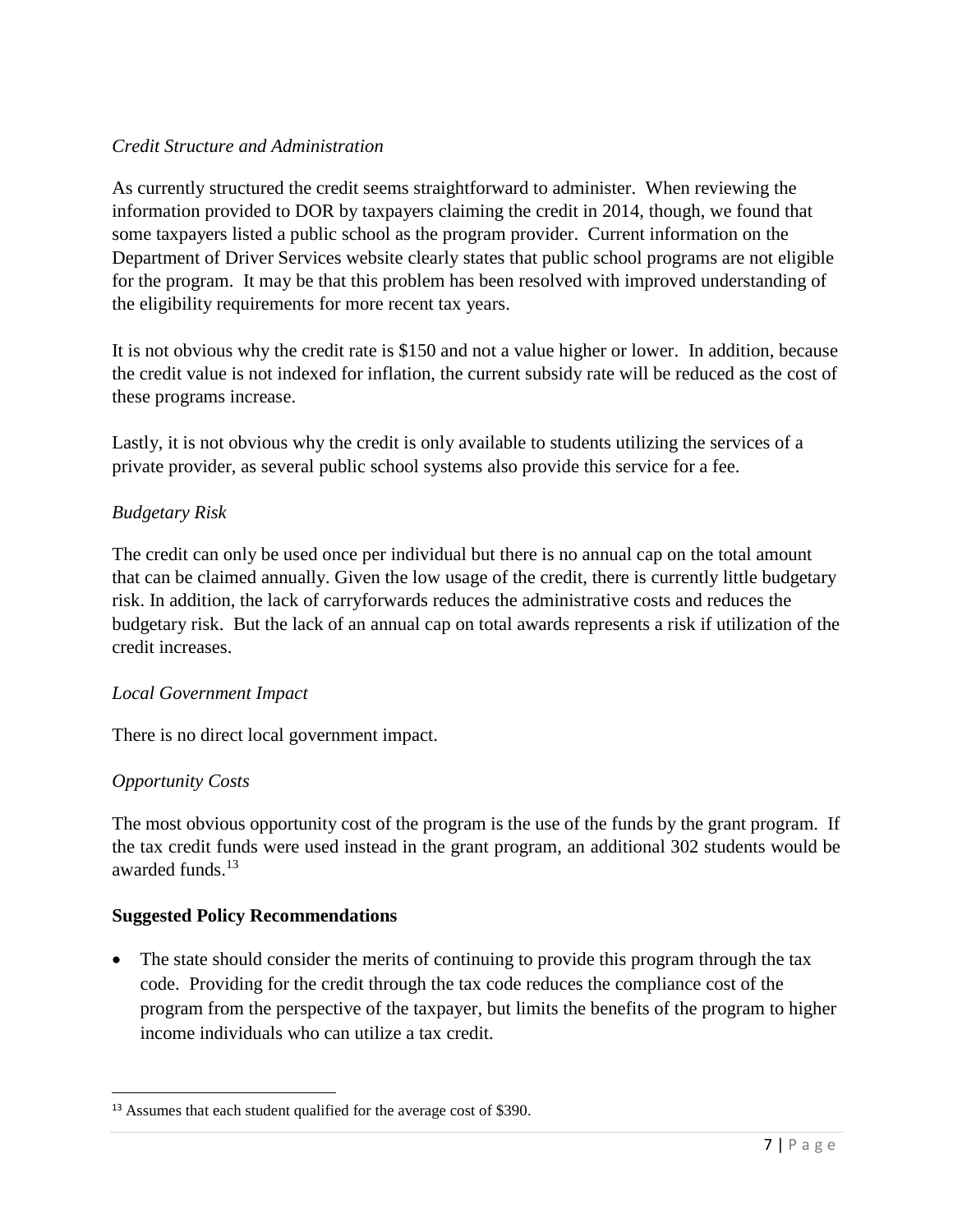- If continued, the state should consider providing a refundable tax credit and indexing the \$150 for inflation.
- If continued, the state should consider broadening the eligibility requirements to include programs provided by public school programs for which a fee is charged.

# **References**

- Chen, L., Baker, S.P., & Li, Guohua (2006). Graduated Driver Licensing Programs and Fatal Crashes of 16-Year-Old Drivers: A National Evaluation. *Pediatrics, 118(1).* Retrieved from<http://pediatrics.aappublications.org/content/118/1/56.long>
- Curry A.E., Hafetz J., Kallan M.J., Winston F.K., Durbin D.R. (2011) Prevalence of Teen Driver Errors Leading to Serious Motor Vehicle Crashes. *Accident Analysis and Prevention*.
- DMV (n.d.). Drivers Ed in Georgia. *Education & Testing.* Retrieved from <https://www.dmv.org/ga-georgia/drivers-ed.php>
- DMV (2012). Drivers Training Requirements: Do You Have to Enroll in Drivers Training? *Quick Tips, Guides & DMV Basics.* Retrieved from [https://www.dmv.org/articles/drivers](https://www.dmv.org/articles/drivers-training-requirements-do-you-have-to-enroll-in-drivers-training/)[training-requirements-do-you-have-to-enroll-in-drivers-training/](https://www.dmv.org/articles/drivers-training-requirements-do-you-have-to-enroll-in-drivers-training/)
- Drivesmartgeorgia (2016). What is Joshua's Law? A Guide for Parents to Limit Teen Driver Dangers. Retrieved from [https://drivesmartgeorgia.com/blog/what-is-joshuas-law-a](https://drivesmartgeorgia.com/blog/what-is-joshuas-law-a-guide-for-parents-to-limit-teen-driver-dangers/)[guide-for-parents-to-limit-teen-driver-dangers/](https://drivesmartgeorgia.com/blog/what-is-joshuas-law-a-guide-for-parents-to-limit-teen-driver-dangers/)
- Federal Highway Administration (2016). Highway Statistics Series. *U.S. Department of Transportation.* Retrieved from <https://www.fhwa.dot.gov/policyinformation/statistics.cfm>
- Fell, J. C., Jones, K., Romano, E. & Voas, R. (2011). An Evaluation of Graduated Driver Licensing Effects on Fatal Crash Involvements of Young Drivers in the United States. *Traffic Injury Prevention, 12(5).* Pgs 423-431. Retrieved from <https://www.ncbi.nlm.nih.gov/pmc/articles/PMC3597244/>
- Georgia Driver's Education Commission (2017). Annual Report Fiscal Year 2017. Retrieved from [http://www.gahighwaysafety.org/fullpanel/uploads/files/gdec-fy-2017-annual](http://www.gahighwaysafety.org/fullpanel/uploads/files/gdec-fy-2017-annual-report.pdf)[report.pdf](http://www.gahighwaysafety.org/fullpanel/uploads/files/gdec-fy-2017-annual-report.pdf)
- Georgia Department of Driver Services (n.d.). Joshua's Law Requirements. *GeorgiaGov.*  Retrieved from<https://dds.georgia.gov/joshuas-law-requirements>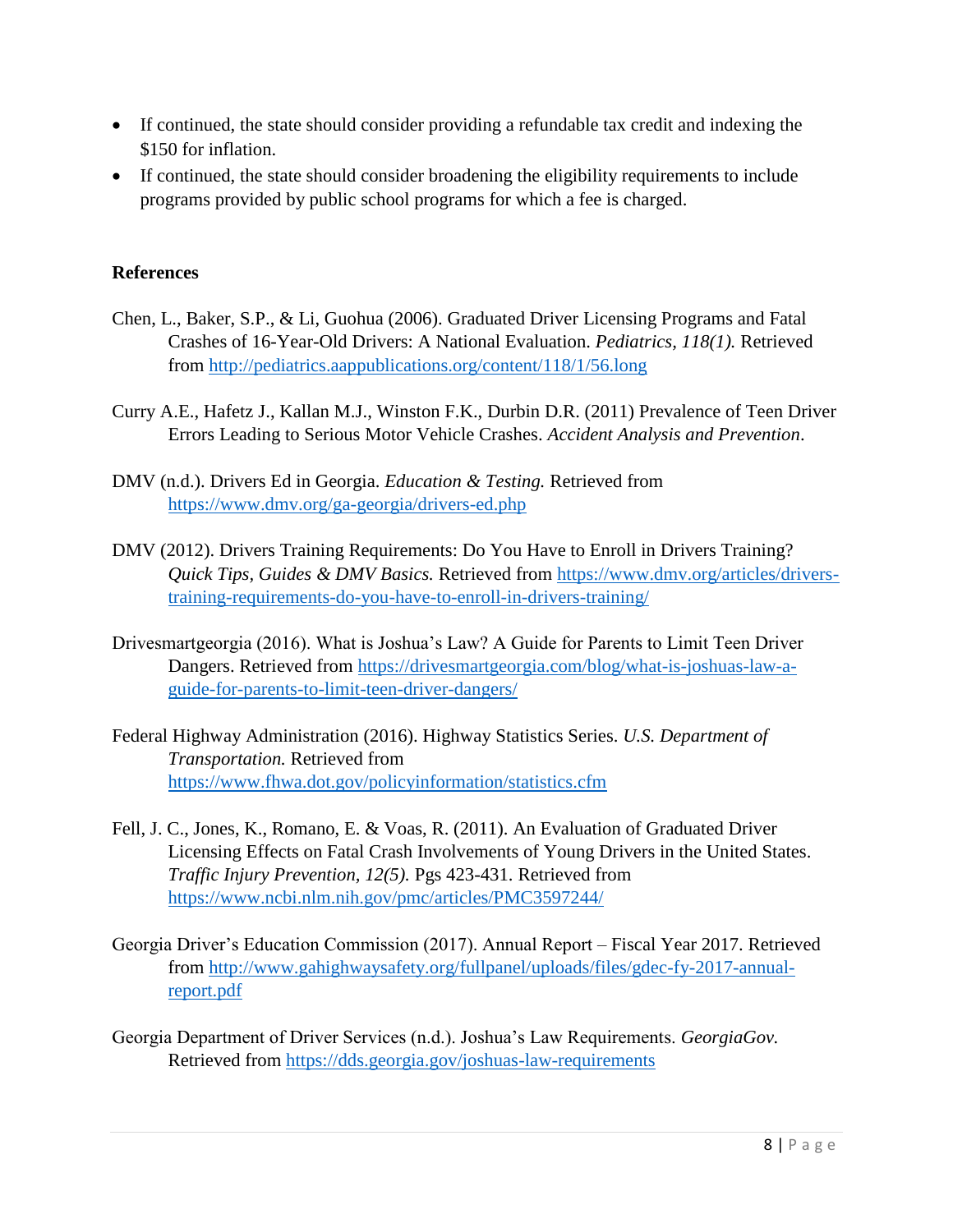- Georgia Department of Driver Services (n.d.). Joshua's Law Explained FAQs. *GeorgiaGov.*  Retrieved from [https://dds.georgia.gov/joshuas-law-explained-faqs#field\\_related\\_links-](https://dds.georgia.gov/joshuas-law-explained-faqs#field_related_links-576-4)[576-4](https://dds.georgia.gov/joshuas-law-explained-faqs#field_related_links-576-4)
- Georgia Department of Driver Services (n.d.). Certified Driver Training Schools. *GeorgiaGov.*  Retrieved from [https://online.dds.ga.gov/ddsgeorgiagov/locations/certified-driver](https://online.dds.ga.gov/ddsgeorgiagov/locations/certified-driver-training-schools.aspx)[training-schools.aspx](https://online.dds.ga.gov/ddsgeorgiagov/locations/certified-driver-training-schools.aspx)
- Georgia Department of Driver Services (2017). 40-Hour Parent/Teen Driving Guide. *Regulatory Compliance Division of Georgia Department of Driver Services.* Retrieved from <http://www.eregulations.com/wp-content/uploads/2016/12/17GAPT-Final-LR.pdf>
- Insurance Institute for Highway Safety (2016). Fatality Facts: Teenagers 2015. Retrieved from <http://www.iihs.org/iihs/topics/t/teenagers/fatalityfacts/teenagers>
- Masten, S. V., Foss, R. D., & Marshall, S. W. (2011). Graduated Driver Licensing and Fatal Crashes Involving 16- to 19-Year-Old Drivers. *American Medical Association. JAMA*, 306 (10). Retrieved from<https://jamanetwork.com/journals/jama/fullarticle/1104325>
- McCartt, A. T., Teoh, E. R., Fields, M., Braitman, K. A., & Hellinga, L. A. (2010). Graduated Licensing Laws and Fatal Crashes of Teenage Drivers: A National Study. *Traffic Injury Prevention,* (3), pgs 240-248.
- National Centers for Injury Prevention and Control (2015). Leading causes of death reports, national and regional, 1999 – 2014. *Centers for Disease Control and Prevention*. Retrieved from [http://webappa.cdc.gov/sasweb/ncipc/leadcaus10\\_us.html](http://webappa.cdc.gov/sasweb/ncipc/leadcaus10_us.html)
- NHTSA (2007). Graduated Driver Licensing in Georgia: The Impact of the Teenage and Adult Driver Responsibility Act (TADRA). *U.S. Department of Transportation.* Retrieved from [https://www.nhtsa.gov/sites/nhtsa.dot.gov/files/gdl\\_georgia\\_v2\\_1.pdf](https://www.nhtsa.gov/sites/nhtsa.dot.gov/files/gdl_georgia_v2_1.pdf)
- NHTSA (2017). Traffic Safety Facts: Young Drivers. *NHTSA's National Center for Statistics and Analysis.* Retrieved from <https://crashstats.nhtsa.dot.gov/Api/Public/ViewPublication/812363>
- Shell, D. F., Newman, I.M., Córdova-Cazar, A. L., & Heese, J.M. (2015). Driver education and teen crashes and traffic violations in the first two years of driving in a graduated licensing system. *Accident Analysis and Prevention 82.* Pages 45-52. Retrieved from <http://www.sciencedirect.com/science/article/pii/S0001457515001943?via%3Dihub>
- Simpson, H.M. (2003). The evolution and effectiveness of graduated licensing. *Journal of Safety Research, 34(1).* Pages 25-34. Retrieved from <http://www.sciencedirect.com/science/article/pii/S0022437502000774>